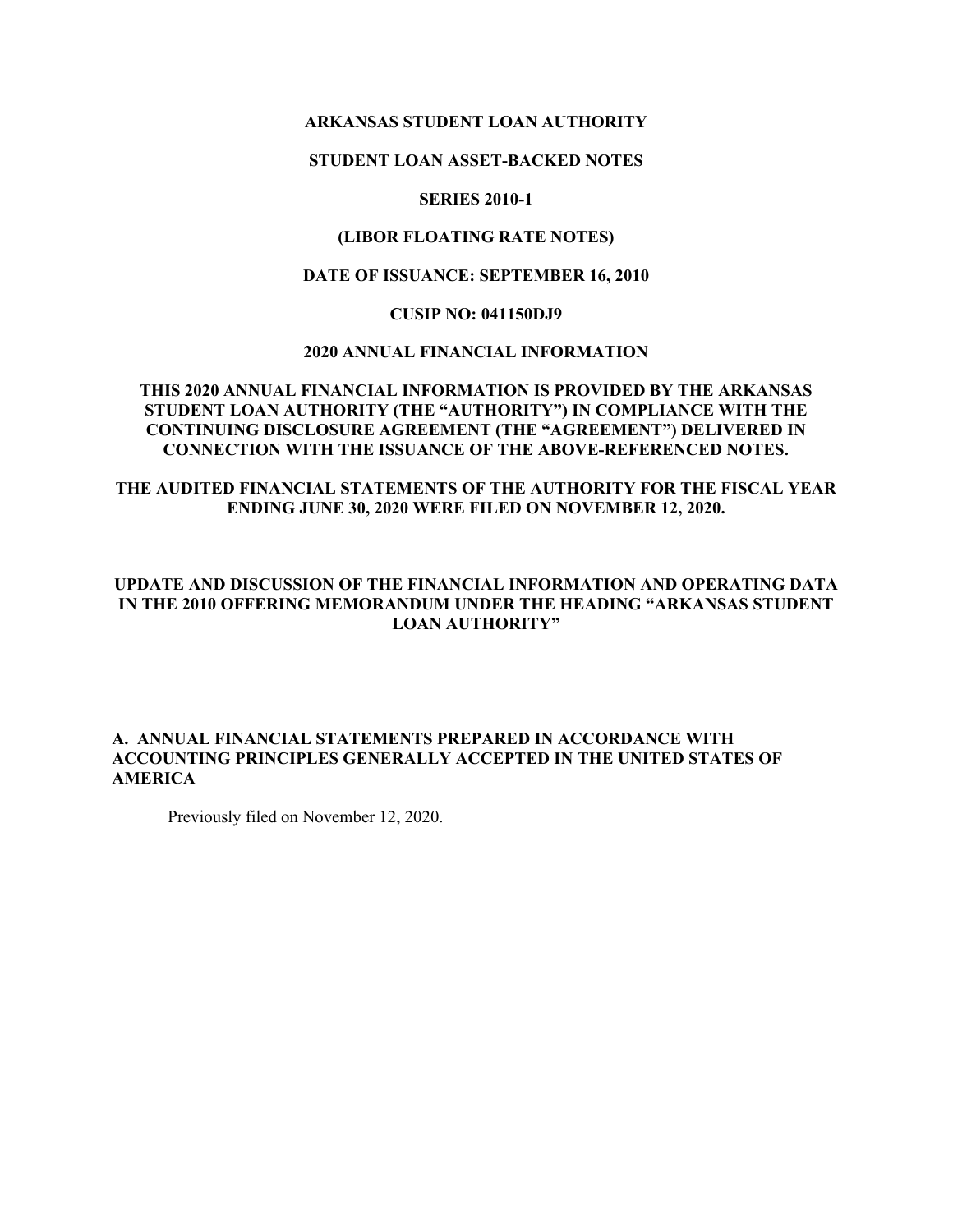#### **B. AN UPDATE AND DISCUSSION OF THE FINANCIAL INFORMATION AND OPERATING DATA IN THE OFFERING MEMORANDUM UNDER THE HEADING "ARKANSAS STUDENT LOAN AUTHORITY"**

#### **Membership**

On April 4, 2017, Governor Asa Hutchinson signed into law Act 824 of the 2017 Acts of Arkansas which by the terms of the Act and consequently the merger was effective July 1, 2017.

Pursuant to Subchapter 19 of the Act, the Arkansas Student Loan Financing Act, in Section 15-902(e), the Arkansas Development Finance Authority effective on that date assumed all the contracts and debt obligations of Arkansas Student Loan Authority that were outstanding as of that date.

Arkansas Development Finance Authority operates the functions of the Arkansas Student Loan Authority as a division of Arkansas Development Finance Authority. After the effective date of the Act, the Arkansas Student Loan Authority will be managed by the Board of Directors of the Arkansas Development Finance Authority and serve under its President.

#### **Staff**

The Authorizing Act empowers the Issuer to employ a director and such other professionals as are necessary to implement the programs of the Issuer. Tony W. Williams is employed as the Executive Director of the Authority and has the responsibility of directing the Issuer on a day-to-day basis. Mr. Williams was appointed Executive Director of the Issuer effective on July 1, 2004 by resolution of the Issuer adopted on December 9, 2003.

Prior to 2004 Mr. Williams was employed by Edfinancial in its Little Rock office, where he held the position of Business Development Manager since April 1998. Pursuant to the Program Administration Agreement between Edfinancial and the Issuer (see the caption "Program Agreement," below), Mr. Williams worked exclusively for the Issuer in the development, management and promotion of the Issuer's products and programs. Prior to his employment with Edfinancial, Mr. Williams was employed by the Issuer from 1987 to 1998 in various positions, including Vice President of Program Operations and Loan Operations Manager. Mr. Williams was employed from 1986 to 1987 by Union National Bank in Little Rock and is a 1986 graduate of the University of Central Arkansas.

Mark Conine serves as the Chief Financial Officer of the Issuer and is responsible for the management and day-to-day coordination of all financial activities and investor relations. Prior to joining the Issuer in January 2005, Mr. Conine served in the tax group of Ernst & Young, LLP specializing in the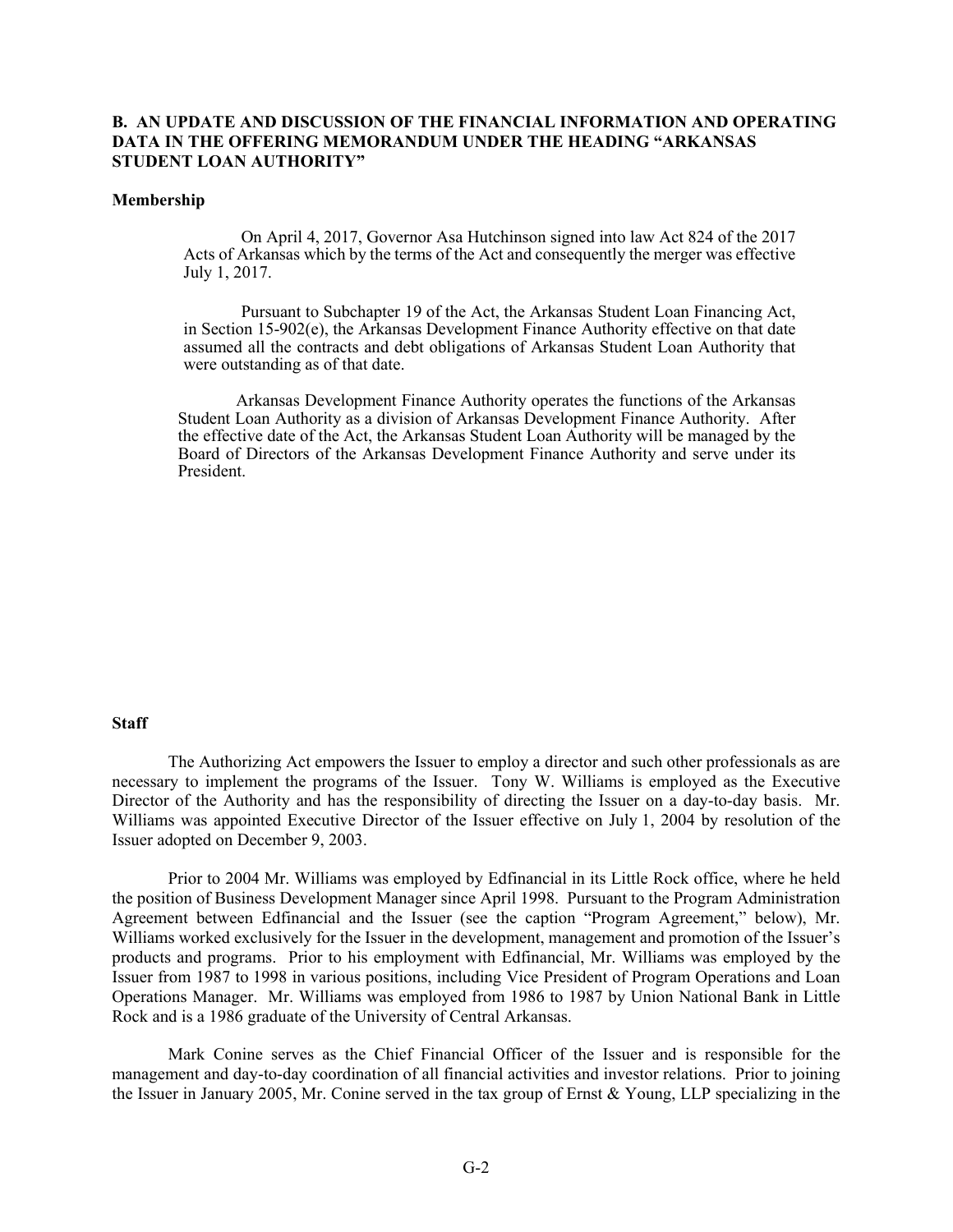multi-state banking and transportation industries. Mr. Conine worked in the corporate tax department of a Fortune 500 telecommunications company prior to joining Ernst & Young, LLP. He received a B.A. in Accounting and Finance from Ouachita Baptist University in 1997 and is a licensed Certified Public Accountant and Chartered Global Management Accountant.

The Issuer currently employs two persons in addition to Mr. Williams and Mr. Conine. The Issuer's mailing address is 3801 Woodland Heights, Suite 200, Little Rock, Arkansas 72212. The Issuer's telephone number is (501) 682-2952.

#### **Use of Proceeds**

The proceeds were used as described in the original offering memorandum.

#### **Characteristics of the Financed Student Loans**

As of June 30, 2020, the aggregate outstanding principal balance of the student loans in each of the following tables includes the principal balance due from borrowers, which does not include total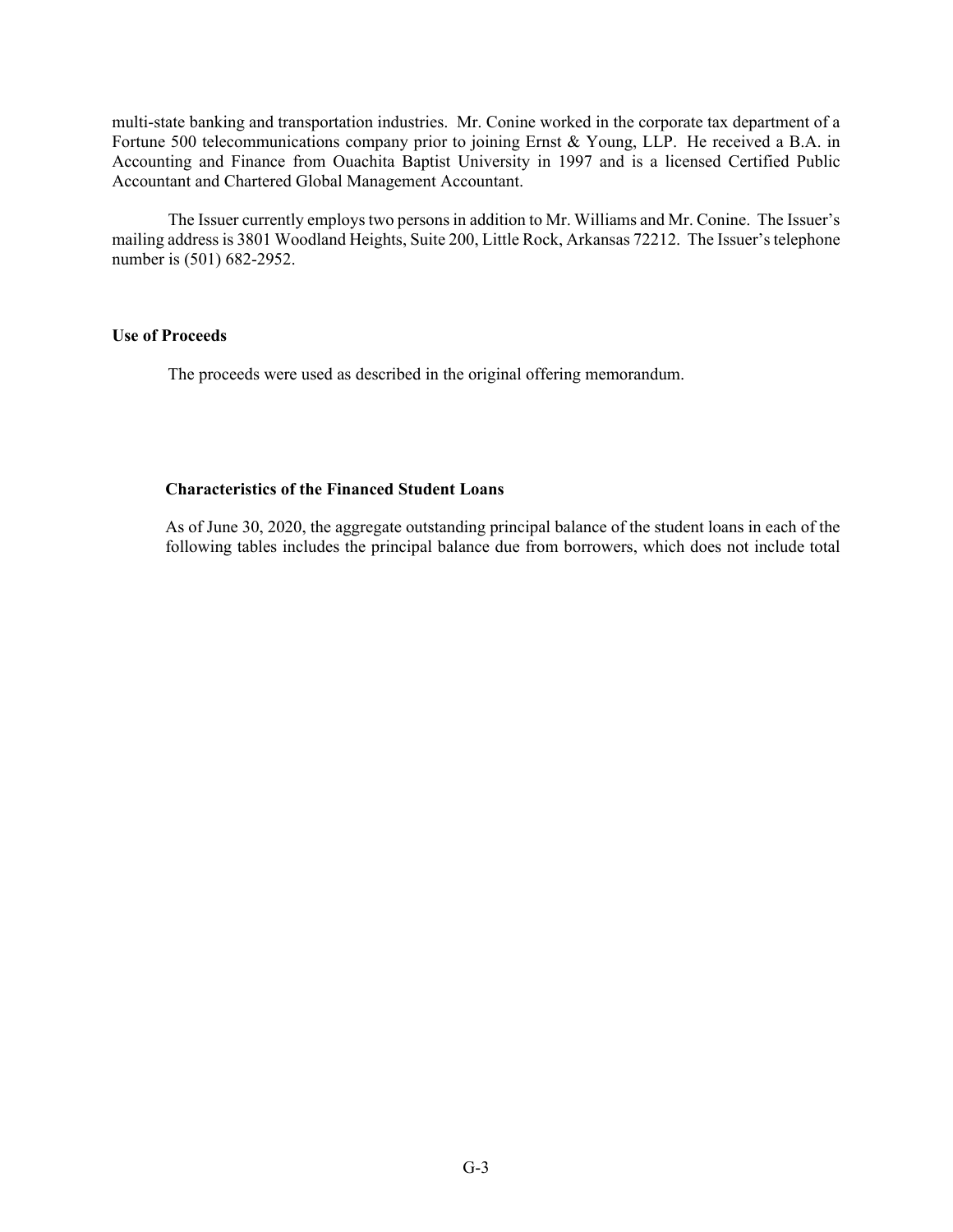accrued interest. The percentages set forth in the tables below may not always add to 100% and the balances may not always add to \$81,898,042 due to rounding.

#### **Composition of the Financed Student Loan Portfolio (As of June 30, 2020)**

| Aggregate Outstanding Principal Balance                                | \$81,898,042 |
|------------------------------------------------------------------------|--------------|
| Number of Borrowers <sup>®</sup>                                       | 4,050        |
| Average Outstanding Principal Balance Per Borrower                     | \$20,222     |
| Number of Loans                                                        | 8,606        |
| Average Outstanding Principal Balance Per Loan                         | \$9,516      |
| Weighted Average Remaining Term to Scheduled Maturity (Months)**       | 164.18       |
| Weighted Average Payments Made (Months)                                | Unknown      |
| Weighted Average Annual Borrower Interest Rate*                        | Unknown      |
| Weighted Average Special Allowance Payment Repayment Margin to 3-Month | Unknown      |
| <b>Commercial Paper</b>                                                |              |
| Weighted Average Special Allowance Payment Repayment Margin to 91-Day  | Unknown      |
| <b>Treasury Bill</b>                                                   |              |

\* A single borrower can have more than one account if such borrower had different types of underlying FFELP loans with certain characteristics.

 $\mathcal{L}=\{1,2,3,4,5\}$ 

The weighted average remaining term to scheduled maturity shown in the table above was determined from the statistical cutoff date to the scheduled maturity date of the applicable student loan, including any current deferral or forbearance periods, but without giving effect to any deferral or forbearance periods that may be granted in the future.

\*\*\* The weighted average annual borrower interest rate shown in the table above was determined without including any special allowance payments or any rate reductions that may be earned by borrowers in the future.

#### **Distribution of the Financed Student Loans by Loan Type (As of June 30, 2020)**

| <b>Loan Type</b>           | <b>Number of Loans</b> | Outstanding<br><b>Principal Balance</b> | <b>Percent of Loans by</b><br>Outstanding<br><b>Principal Balance</b> |
|----------------------------|------------------------|-----------------------------------------|-----------------------------------------------------------------------|
| Stafford-Unsubsidized      | 1,372                  | 6,265,200                               | 7.65%                                                                 |
| Stafford-Subsidized        | 2,514                  | 7,354,444                               | 8.98                                                                  |
| Consolidation-Unsubsidized | 2,293                  | 36,223,504                              | 44.23                                                                 |
| Consolidation-Subsidized   | 2,342                  | 31,637,214                              | 38.63                                                                 |
| PLUS                       | 83                     | 401,300                                 | 0.49                                                                  |
| <b>SLS</b>                 |                        | 16,380                                  | 0.02                                                                  |
| Total                      | 8,606                  | \$81,898,042                            | 100.00%                                                               |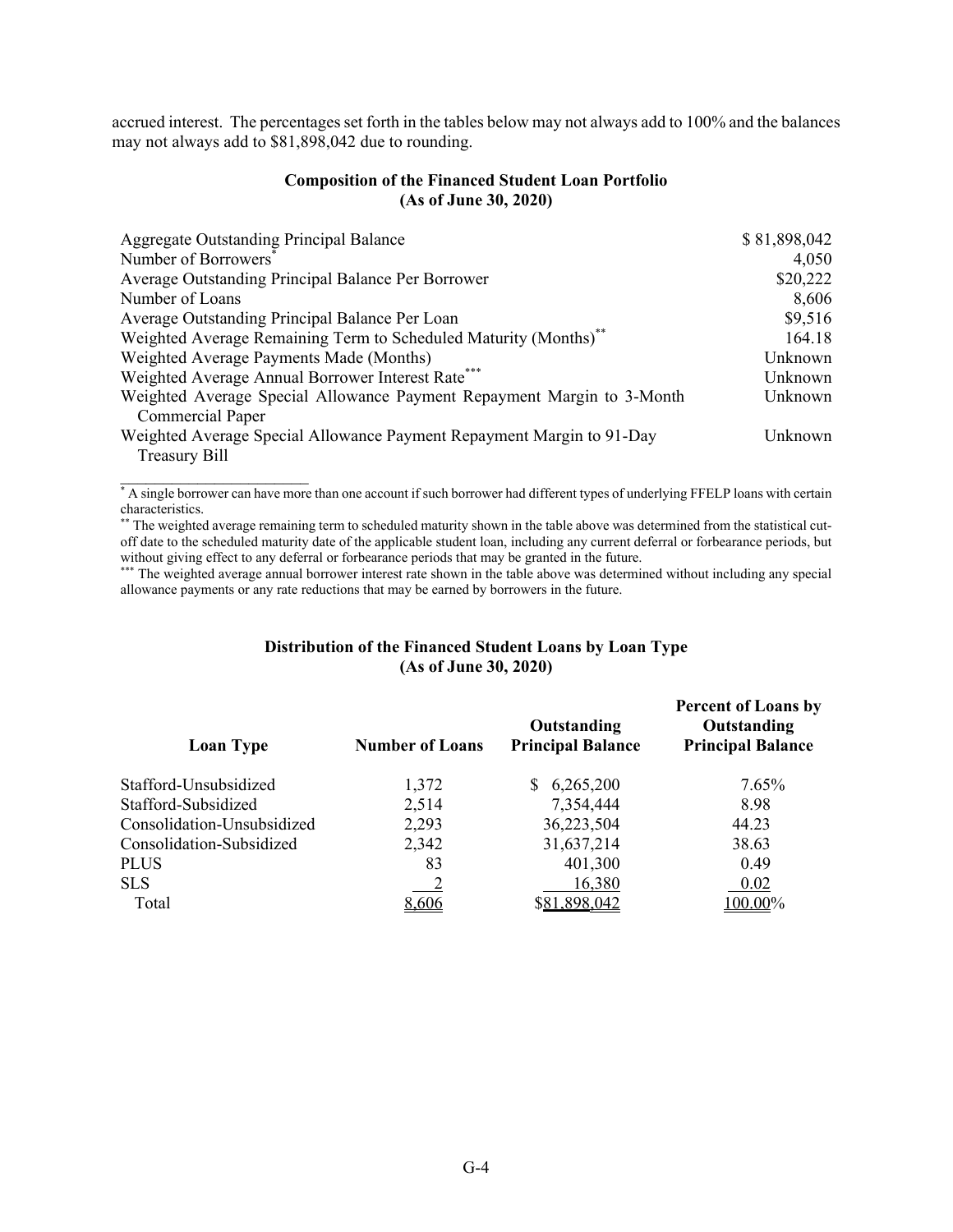| Distribution of the Financed Student Loans by Range of Annual Borrower Interest Rate |
|--------------------------------------------------------------------------------------|
| (As of June 30, 2020)                                                                |

| <b>Range of Annual Borrower</b><br><b>Interest Rate</b> | <b>Number of Loans</b> | Outstanding<br><b>Principal Balance</b> | <b>Percent of Loans by</b><br>Outstanding<br><b>Principal Balance</b> |
|---------------------------------------------------------|------------------------|-----------------------------------------|-----------------------------------------------------------------------|
| Less than or equal to $2.00\%$                          | 1,095                  | \$4,340,596                             | 5.30%                                                                 |
| $2.01\% - 3.00\%$                                       | 2,998                  | 15,339,503                              | 18.73                                                                 |
| $3.01\% - 4.00\%$                                       | 1,127                  | 16,772,719                              | 20.48                                                                 |
| $4.01\% - 5.00\%$                                       | 916                    | 16,363,229                              | 19.98                                                                 |
| $5.01\% - 6.00\%$                                       | 909                    | 8,894,127                               | 10.86                                                                 |
| $6.01\% - 7.00\%$                                       | 1,032                  | 12,726,956                              | 15.54                                                                 |
| $7.01\% - 8.00\%$                                       | 432                    | 6,371,668                               | 7.78                                                                  |
| Greater than 8.00%                                      | 97                     | 1,089,244                               | 1.33                                                                  |
| Total                                                   | 8,606                  | \$81,898,042                            | 100.00%                                                               |

#### **Distribution of the Financed Student Loans by School Type (As of June 30, 2020)**

| <b>School Type</b>  | <b>Number of Loans</b> | Outstanding<br><b>Principal Balance</b> | <b>Percent of Loans by</b><br>Outstanding<br><b>Principal Balance</b> |
|---------------------|------------------------|-----------------------------------------|-----------------------------------------------------------------------|
| 2-Year              | 1,095                  | 4,651,809                               | 5.68%                                                                 |
| Graduate/4-Year $+$ | 7,381                  | 75,976,813                              | 92.77                                                                 |
| Proprietary         | 110                    | 646,995                                 | 0.79                                                                  |
| Other/Unknown       | $\frac{20}{1}$         | 622,425                                 | 0.76                                                                  |
| Total               | 8,606                  | \$81,898,042                            | 100.00%                                                               |

# **Distribution of the Financed Student Loans by SAP Interest Rate Index (As of June 30, 2020)**

| <b>SAP</b><br><b>Interest Rate Index</b> | <b>Number of Loans</b> | Outstanding<br><b>Principal Balance</b> | <b>Percent of Loans by</b><br>Outstanding<br><b>Principal Balance</b> |
|------------------------------------------|------------------------|-----------------------------------------|-----------------------------------------------------------------------|
| 3-month LIBOR Index                      | 8,606                  | \$81,898,042                            | 100.00%                                                               |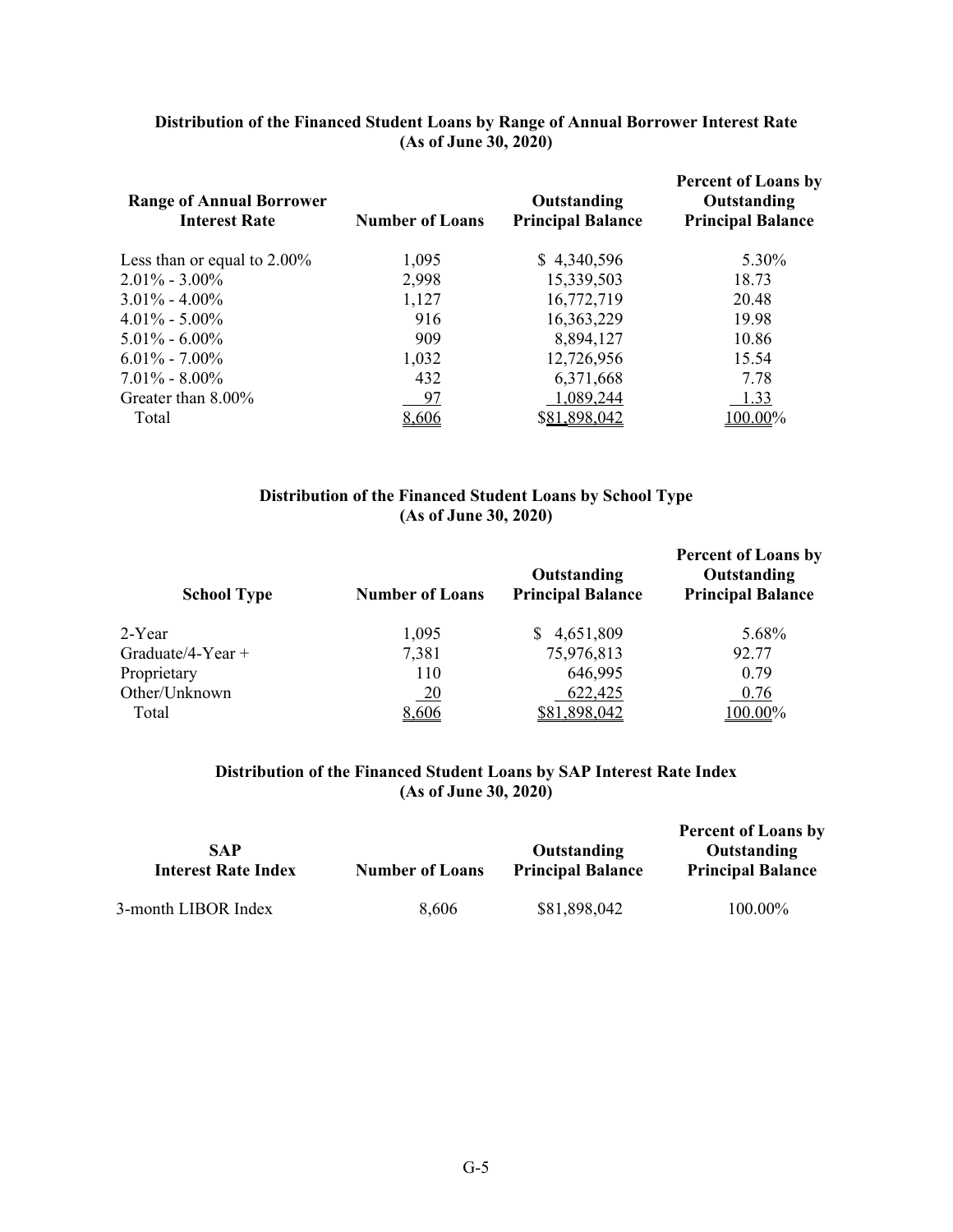| Distribution of the Financed Student Loans by Borrower Payment Status |
|-----------------------------------------------------------------------|
| (As of June 30, 2020)                                                 |

| <b>Borrower Payment Status</b> | <b>Number of Loans</b> | Outstanding<br><b>Principal Balance</b> | <b>Percent of Loans by</b><br>Outstanding<br><b>Principal Balance</b> |
|--------------------------------|------------------------|-----------------------------------------|-----------------------------------------------------------------------|
| In School                      |                        | \$4,434                                 | $0.01\%$                                                              |
| Grace                          | 0                      |                                         | 0.00                                                                  |
| Deferment                      | 530                    | 3,833,864                               | 4.69                                                                  |
| Forbearance                    | 1,547                  | 14,778,967                              | 18.04                                                                 |
| Repayment                      | 6,496                  | 63,106,998                              | 77.05                                                                 |
| Claims In Progress/Denied      | <u>32</u>              | 173,779                                 | 0.21                                                                  |
| Total                          | 8,606                  | \$81,898,042                            | 100.00%                                                               |

# **Distribution of the Financed Student Loans by Range of Days Delinquent (As of June 30, 2020)**

| Range of<br><b>Days Delinquent</b> | <b>Number of Loans</b> | Outstanding<br><b>Principal Balance</b> | <b>Percent of Loans by</b><br>Outstanding<br><b>Principal Balance</b> |
|------------------------------------|------------------------|-----------------------------------------|-----------------------------------------------------------------------|
| Not in Repayment                   | 2,110                  | \$19,417,292                            | 23.70%                                                                |
| $0-30$ days                        | 5,973                  | 58,200,765                              | 71.07                                                                 |
| 31-60 days                         | 146                    | 1,284,019                               | 1.57                                                                  |
| 61-90 days                         | 110                    | 952,335                                 | 1.16                                                                  |
| 91-120 days                        | 35                     | 366,294                                 | 0.45                                                                  |
| 121-180 days                       | 83                     | 572,380                                 | 0.70                                                                  |
| 181 days and above                 | 149                    | 1,104,957                               | 1.35                                                                  |
| Total                              | 8,606                  | \$81,898,042                            | 100.00%                                                               |
|                                    |                        |                                         |                                                                       |

### **Distribution of the Financed Student Loans by Range of Date of Disbursement (Dates Correspond to Changes in Special Allowance Payment) (As of June 30, 2020)**

| <b>Range of Date of Disbursement</b>    | <b>Number</b><br>of Loans | Outstanding<br><b>Principal Balance</b> | <b>Percent of Loans by</b><br>Outstanding<br><b>Principal Balance</b> |
|-----------------------------------------|---------------------------|-----------------------------------------|-----------------------------------------------------------------------|
| Pre April 1, 2006                       | 5,957                     | \$43,602,517                            | 53.24%                                                                |
| April 1, 2006 – September 30, 2007      | 1,967                     | 29,294,930                              | 35.77                                                                 |
| October 1, 2007 and before July 1, 2010 | 682                       | 9,000,595                               | 10.99                                                                 |
| Total                                   | 8,606                     | \$81,898,042                            | $100.00\%$                                                            |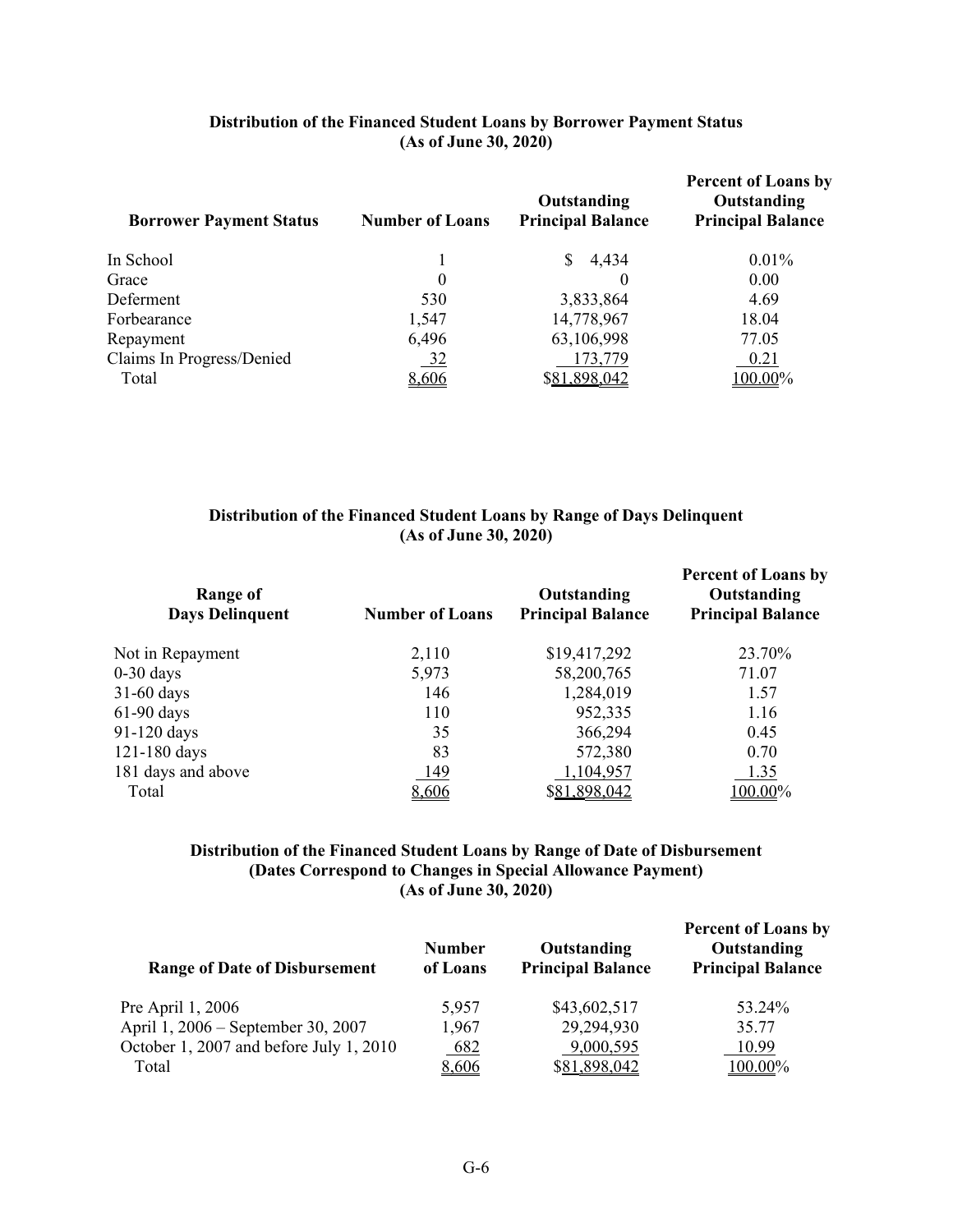For FFELP loans disbursed on or after April 1, 2006 and before July 1, 2010, if the stated interest rate is higher than the rate applicable to such FFELP loan including Special Allowance Payments, the holder of the FFELP loan must credit the difference to the Department of Education. FFELP loans disbursed on or after October 1, 2007 have a higher SAP margin for eligible not-for-profit lenders such as the Issuer than for for-profit lenders but have a 40 bps to 70 bps lower Special Allowance Payment margin than loans originated on or after January 1, 2000 and before October 1, 2007.

#### **Distribution of the Financed Student Loans by Range of Date of Disbursement (Dates Correspond to Changes in Guaranty Percentages) (As of June 30, 2020)**

| <b>Range of Date of Disbursement</b> | <b>Number</b><br>of Loans | Outstanding<br><b>Principal Balance</b> | <b>Percent of Loans by</b><br>Outstanding<br><b>Principal Balance</b> |
|--------------------------------------|---------------------------|-----------------------------------------|-----------------------------------------------------------------------|
| July 1, 2006 and before July 1, 2010 | 2,699                     | \$32,235,069                            | 39.36%                                                                |
| October 1, 1993 – June 30, 2006      | 5,789                     | 49,409,089                              | 60.33                                                                 |
| Pre October 1, 1993                  | <u>118</u>                | 253,884                                 | 0.31                                                                  |
| Total                                | 8,606                     | \$81,898,042                            | 100.00%                                                               |

Student loans disbursed prior to October 1, 1993 are 100% guaranteed by the guarantee agency. Student loans disbursed on or after October 1, 1993 and before July 1, 2006 are 98% guaranteed by the applicable guaranty agency. Student loans for which the first disbursement is made on or after July 1, 2006 and before July 1, 2010 are 97% guaranteed by the applicable guaranty agency.

[Remainder of page intentionally left blank]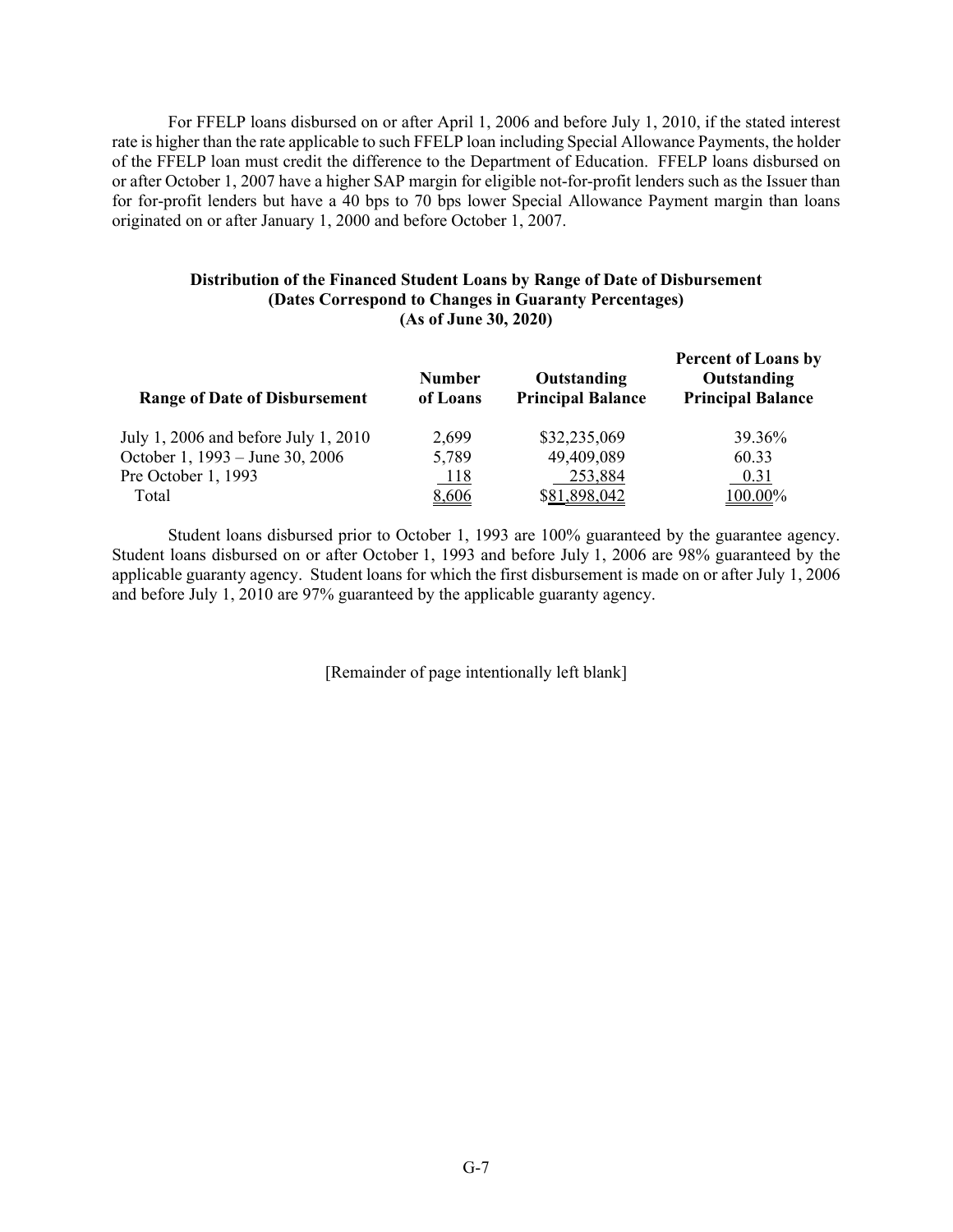| <b>Range of Outstanding</b><br><b>Principal Balance</b> | <b>Number of Loans</b> | Outstanding<br><b>Principal Balance</b> | <b>Percent of Loans by</b><br>Outstanding<br><b>Principal Balance</b> |
|---------------------------------------------------------|------------------------|-----------------------------------------|-----------------------------------------------------------------------|
| Less than \$500                                         | 617                    | $\mathbb{S}$<br>180,176                 | 0.20%                                                                 |
| \$500 to \$999                                          | 582                    | 606,046                                 | 0.74                                                                  |
| \$1,000 to \$1,999                                      | 1,431                  | 4,651,809                               | 5.67                                                                  |
| \$2,000 to \$2,999                                      | 1,404                  | 6,412,617                               | 7.82                                                                  |
| \$3,000 to \$3,999                                      | 999                    | 5,339,752                               | 6.51                                                                  |
| \$4,000 to \$5,999                                      | 1,124                  | 8,091,527                               | 9.85                                                                  |
| \$6,000 to \$7,999                                      | 493                    | 4,397,925                               | 5.36                                                                  |
| \$8,000 to \$9,999                                      | 359                    | 4,316,027                               | 5.26                                                                  |
| \$10,000 to \$14,999                                    | 596                    | 10,057,080                              | 12.46                                                                 |
| \$15,000 to \$19,999                                    | 341                    | 8,197,993                               | 10.00                                                                 |
| \$20,000 to \$24,999                                    | 209                    | 5,872,090                               | 7.17                                                                  |
| \$25,000 to \$29,999                                    | 135                    | 4,774,656                               | 5.82                                                                  |
| \$30,000 to \$34,999                                    | 96                     | 3,284,111                               | 4.01                                                                  |
| \$35,000 to \$39,999                                    | 64                     | 2,891,001                               | 3.52                                                                  |
| \$40,000 to \$49,999                                    | 53                     | 3,292,301                               | 4.02                                                                  |
| \$50,000 to \$59,999                                    | 30                     | 2,072,020                               | 2.52                                                                  |
| \$60,000 to \$69,999                                    | 17                     | 1,253,040                               | 1.53                                                                  |
| \$70,000 to \$79,999                                    | 16                     | 1,465,975                               | 1.78                                                                  |
| \$80,000 to \$89,999                                    | 12                     | 1,408,646                               | 1.72                                                                  |
| \$90,000 to \$99,999                                    | 11                     | 1,269,420                               | 1.54                                                                  |
| \$100,000 to \$109,999                                  | 6                      | 663,374                                 | 0.81                                                                  |
| \$110,000 to \$149,999                                  | 10                     | 1,334,938                               | 1.62                                                                  |
| \$150,000 or more                                       | $\overline{1}$         | 65,518                                  | 0.07                                                                  |
| Total                                                   | 8,606                  | \$81,898,042                            | 100.00%                                                               |

#### **Distribution of the Financed Student Loans by Range of Outstanding Principal Balance (As of June 30, 2020)**

[Remainder of page intentionally left blank]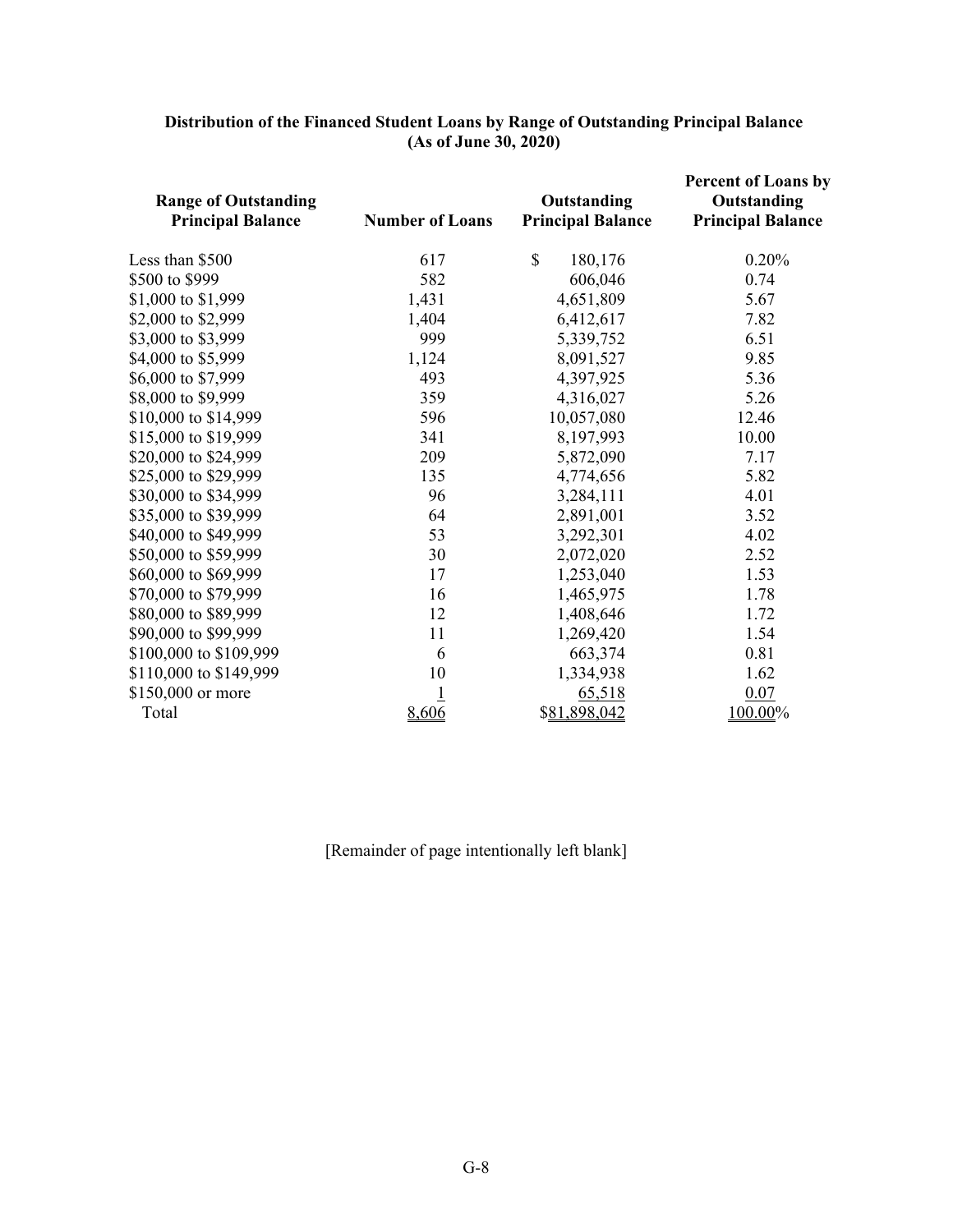#### **Distribution of the Financed Student Loans by Range of Remaining Term to Scheduled Maturity (As of June 30, 2020)**

| <b>Range of Remaining Term</b><br>to Scheduled Maturity<br>(in months) | <b>Number of Loans</b> | Outstanding<br><b>Principal Balance</b> | <b>Percent of Loans by</b><br>Outstanding<br><b>Principal Balance</b> |
|------------------------------------------------------------------------|------------------------|-----------------------------------------|-----------------------------------------------------------------------|
| Less than or equal to 24                                               | 414                    | \$475,009                               | 0.58%                                                                 |
| $25 - 36$                                                              | 280                    | 581,476                                 | 0.71                                                                  |
| $37 - 48$                                                              | 290                    | 786,221                                 | 0.96                                                                  |
| $49 - 60$                                                              | 326                    | 1,179,332                               | 1.44                                                                  |
| $61 - 72$                                                              | 386                    | 1,482,355                               | 1.81                                                                  |
| $73 - 84$                                                              | 434                    | 2,317,715                               | 2.83                                                                  |
| $85 - 96$                                                              | 426                    | 3,054,797                               | 3.73                                                                  |
| $97 - 108$                                                             | 646                    | 5,855,710                               | 7.15                                                                  |
| $109 - 120$                                                            | 2,093                  | 11,498,485                              | 14.04                                                                 |
| $121 - 144$                                                            | 1,161                  | 6,641,931                               | 8.11                                                                  |
| $145 - 168$                                                            | 400                    | 5,478,979                               | 6.69                                                                  |
| $169 - 192$                                                            | 413                    | 5,708,294                               | 6.97                                                                  |
| $193 - 220$                                                            | 225                    | 7,239,787                               | 8.84                                                                  |
| $221 - 300$                                                            | 968                    | 17,624,457                              | 21.52                                                                 |
| Greater than 300                                                       | 144                    | 11,973,494                              | <u>14.62</u>                                                          |
| Total                                                                  | 8,606                  | \$81,898,042                            | 100.00%                                                               |

[Remainder of page intentionally left blank]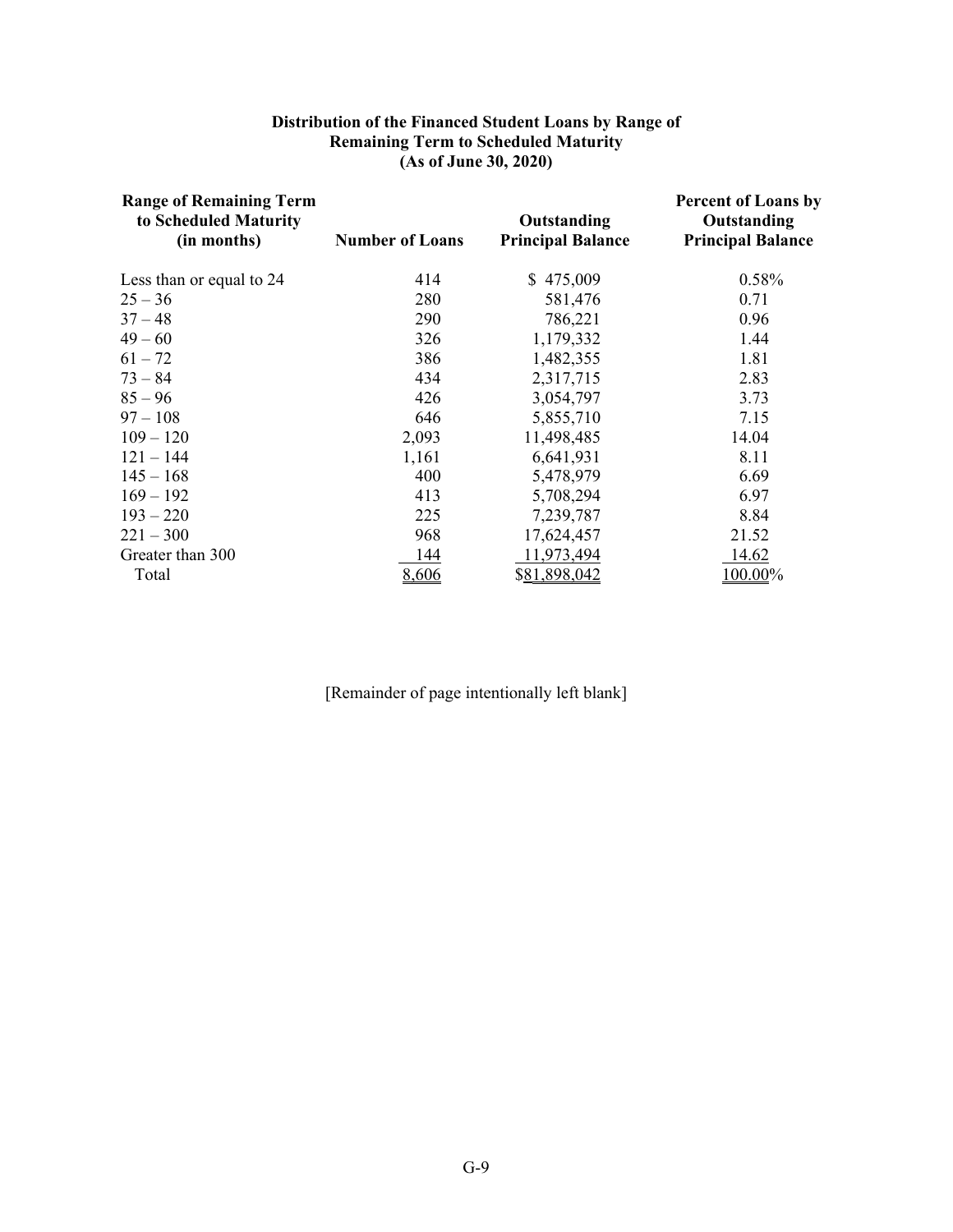## The following chart shows the geographic distribution of the student loans based on the permanent billing addresses of the borrowers as shown on the Servicers' records:

| <b>Geographic Location</b> | <b>Number of Loans</b> | Outstanding<br><b>Principal Balance</b> | <b>Percent of Loans by</b><br>Outstanding<br><b>Principal Balance</b> |
|----------------------------|------------------------|-----------------------------------------|-----------------------------------------------------------------------|
| Alabama                    | 34                     | \$360,351                               | 0.44%                                                                 |
| Alaska                     | 14                     | 122,847                                 | 0.15                                                                  |
| Arizona                    | 21                     | 245,694                                 | 0.30                                                                  |
| Arkansas                   | 6,703                  | 60,432,564                              | 74.23                                                                 |
| California                 | 80                     | 737,082                                 | 0.90                                                                  |
| Colorado                   | 41                     | 515,958                                 | 0.63                                                                  |
| Connecticut                | 7                      | 139,227                                 | 0.17                                                                  |
| Delaware                   | 1                      | 73,708                                  | 0.09                                                                  |
| District of Columbia       | 6                      | 65,518                                  | 0.08                                                                  |
| Florida                    | 61                     | 909,068                                 | 1.11                                                                  |
| Georgia                    | 67                     | 851,740                                 | 1.04                                                                  |
| Hawaii                     | 6                      | 327,592                                 | 0.40                                                                  |
| Idaho                      | $\overline{2}$         | 8,190                                   | 0.01                                                                  |
| Illinois                   | 52                     | 491,388                                 | 0.60                                                                  |
| Indiana                    | 23                     | 368,541                                 | 0.45                                                                  |
| Iowa                       | 8                      | 57,329                                  | 0.07                                                                  |
| Kansas                     | 28                     | 311,213                                 | 0.38                                                                  |
| Kentucky                   | 16                     | 196,555                                 | 0.24                                                                  |
| Louisiana                  | 93                     | 859,929                                 | 1.05                                                                  |
| Maine                      | $\overline{c}$         | 40,949                                  | 0.05                                                                  |
| Maryland                   | 28                     | 311,213                                 | 0.38                                                                  |
| Massachusetts              | 12                     | 196,555                                 | 0.24                                                                  |
| Michigan                   | 18                     | 270,264                                 | 0.33                                                                  |
| Minnesota                  | 13                     | 163,796                                 | 0.20                                                                  |
| Mississippi                | 64                     | 687,944                                 | 0.84                                                                  |
| Missouri                   | 170                    | 1,277,609                               | 1.56                                                                  |
| Montana                    | $\overline{2}$         | 32,759                                  | 0.04                                                                  |
| Nebraska                   | 11                     | 90,088                                  | 0.11                                                                  |
| Nevada                     | 7                      | 114,657                                 | 0.14                                                                  |
| New Hampshire              | $\overline{4}$         | 24,569                                  | 0.03                                                                  |
| New Jersey                 | 14                     | 204,745                                 | 0.25                                                                  |
| New Mexico                 | 8                      | 171,986                                 | 0.21                                                                  |
| New York                   | 19                     | 270,264                                 | 0.33                                                                  |
| North Carolina             | 29                     | 532,337                                 | 0.65                                                                  |
| North Dakota               | 4                      | 139,227                                 | 0.17                                                                  |
| Ohio                       | 12                     | 180,176                                 | 0.22                                                                  |
| Oklahoma                   | 122                    | 1,015,536                               | 1.24                                                                  |
| Oregon                     | 12                     | 270,264                                 | 0.33                                                                  |
| Pennsylvania               | 20                     | 196,555                                 | 0.24                                                                  |
| Puerto Rico                | $\overline{2}$         | 16,380                                  | 0.02                                                                  |

# **Distribution of the Financed Student Loans by Geographic Location (As of June 30, 2020)**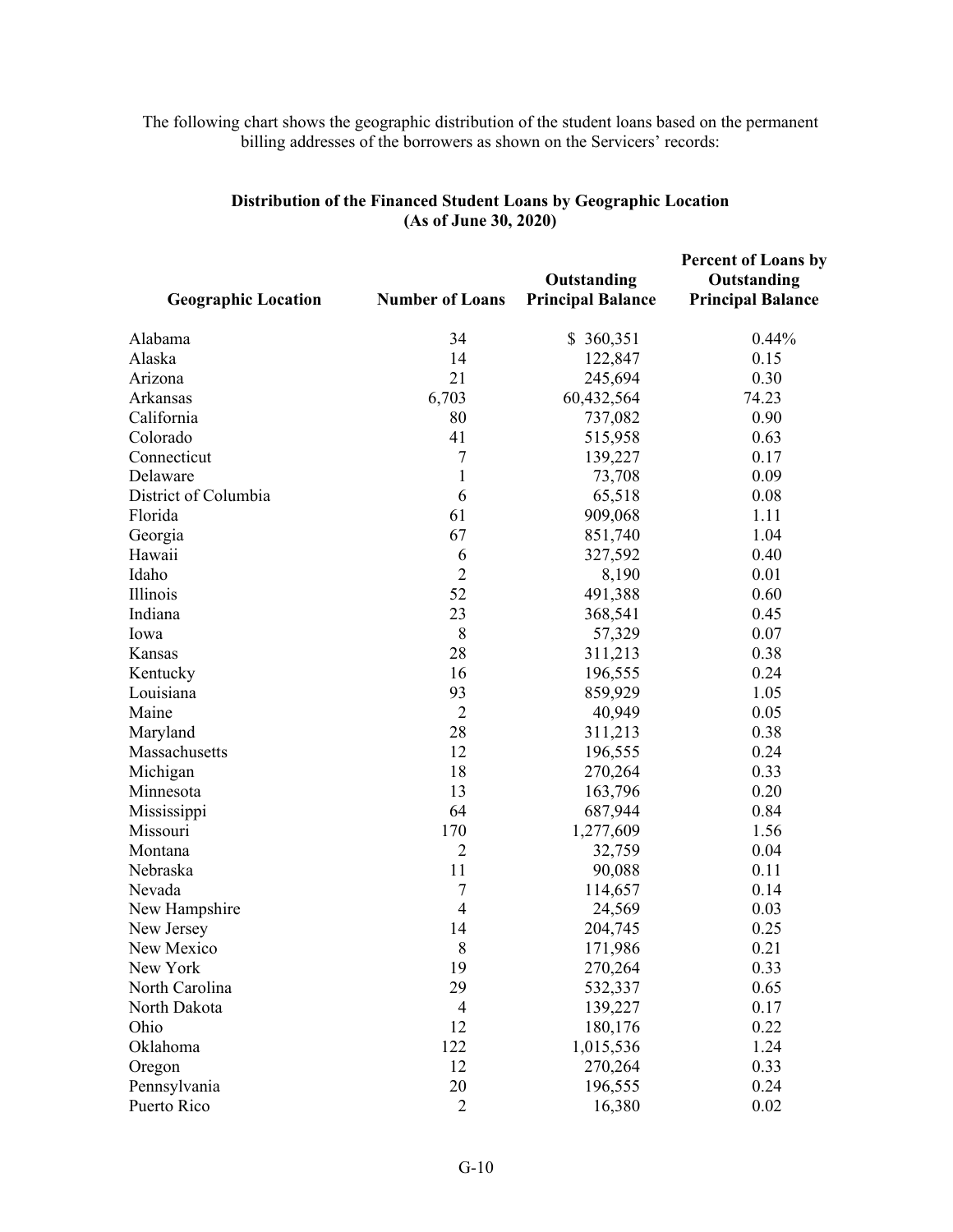## The following chart shows the geographic distribution of the student loans based on the permanent billing addresses of the borrowers as shown on the Servicers' records:

| <b>Geographic Location</b>  | <b>Number of Loans</b> | Outstanding<br><b>Principal Balance</b> | <b>Percent of Loans by</b><br>Outstanding<br><b>Principal Balance</b> |
|-----------------------------|------------------------|-----------------------------------------|-----------------------------------------------------------------------|
| Rhode Island                | 3                      | 16,380                                  | 0.02                                                                  |
| South Carolina              | 17                     | 171,986                                 | 0.21                                                                  |
| South Dakota                | 1                      | 8,190                                   | 0.01                                                                  |
| Tennessee                   | 182                    | 1,965,553                               | 2.40                                                                  |
| Texas                       | 460                    | 4,455,253                               | 5.44                                                                  |
| Utah                        | 6                      | 573,286                                 | 0.70                                                                  |
| Vermont                     | 4                      | 622,425                                 | 0.76                                                                  |
| Virginia                    | 31                     | 270,264                                 | 0.33                                                                  |
| Washington                  | 20                     | 212,935                                 | 0.26                                                                  |
| West Virginia               | 8                      | 90,088                                  | 0.11                                                                  |
| Wisconsin                   | 12                     | 139,227                                 | 0.17                                                                  |
| Wyoming                     |                        | 8,190                                   | 0.01                                                                  |
| <b>Armed Forces</b>         | 6                      | 57,329                                  | 0.07                                                                  |
| <b>Armed Forces Pacific</b> | 3                      | 24,569                                  | 0.03                                                                  |
| Unknown                     | 16                     | 204,745                                 | 0.25                                                                  |
| Total                       | 8,606                  | \$81,898,042                            | 100.00%                                                               |

# **Distribution of the Financed Student Loans by Geographic Location (As of June 30, 2020)**

### **Distribution of the Financed Student Loans by Servicer (As of June 30, 2020)**

| <b>Servicer</b>           | <b>Number of Loans</b> | Outstanding<br><b>Principal Balance</b> | <b>Percent of Loans by</b><br>Outstanding<br><b>Principal Balance</b> |
|---------------------------|------------------------|-----------------------------------------|-----------------------------------------------------------------------|
| Edfinancial Services, LLC | 7,849                  | \$81,123,986                            | $90.54\%$                                                             |
| Nelnet Servicing, LLC     | 757                    | 7,744,056                               | 9.46                                                                  |
| Total                     | 8,606                  | \$81,898,042                            | 100.00%                                                               |